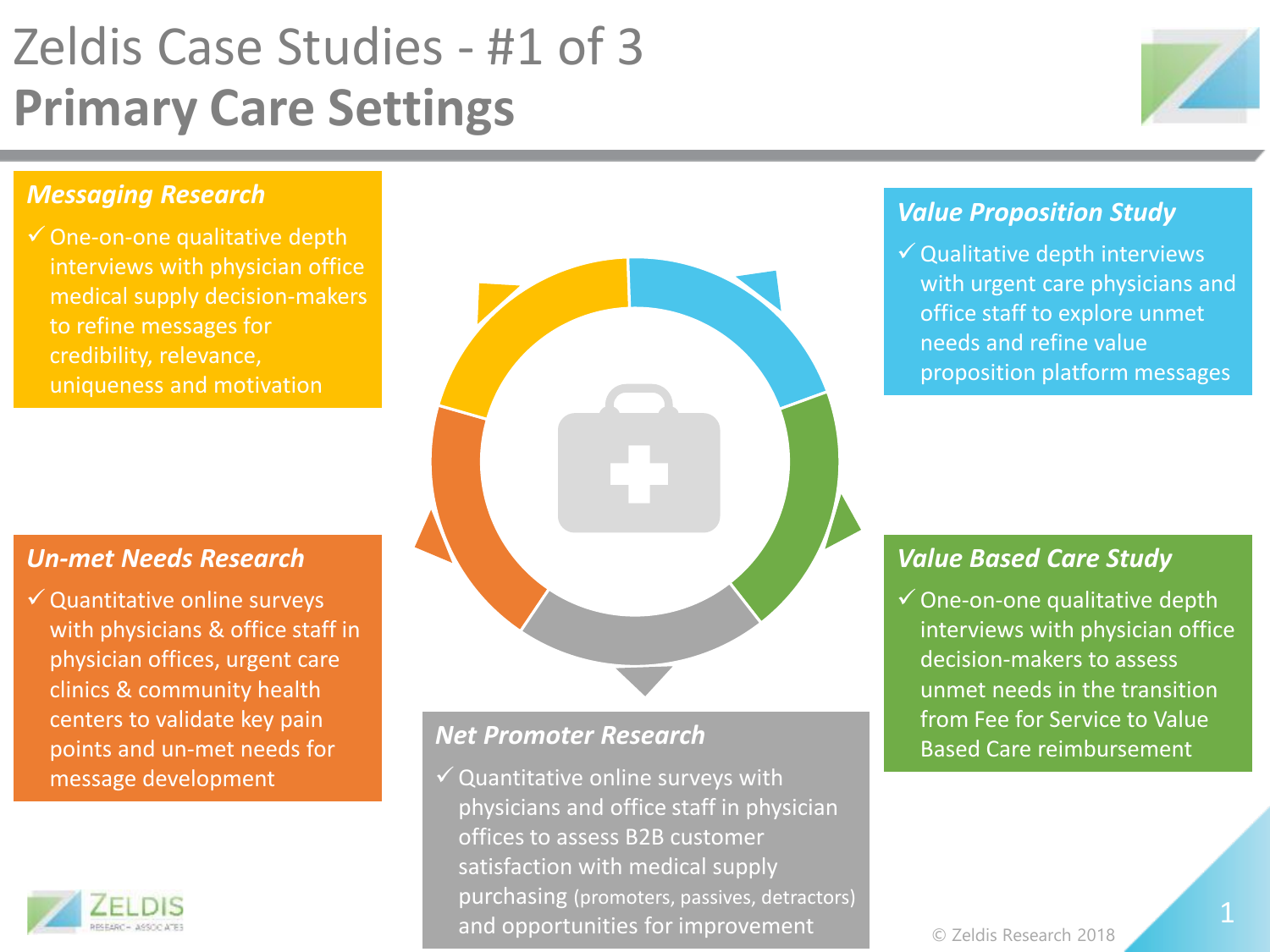# Zeldis Case Studies - #2 of 3 **Acute Care Settings**



### *Buying Process Research*

 $\checkmark$  In-person IDIs with Medical Directors in Health Systems to understand challenges in vaccine management in order to develop/inform solutions that would add value to the relationship

# *Win/Loss Research*

One-on-one telephone depth interviews with health system decision-makers (VP operations, sourcing, materials management, supply chain) to understand why win or lose Health System business, identify shortcomings in RFP process and offerings, and validate the common top rated drivers of win/loss



# *Positioning Research*

 $\checkmark$  One-on-one phone interviews with ambulatory surgical care decisionmakers (ASC administrator, director, material manager) to understand and refine positioning statements

## *Message Research*

One-on-one telephone depth interviews with health system decision-makers (VP supply chain, quality, clinical integration) to understand which message executions resonate and why and to help optimize marketing language

# *Un-met Needs Research*

 $\checkmark$  One-on-one depth interviews with health system decisionmakers (VP supply chain, materials management, quality) to understand top pain points now and expected in near future, top external resources to address these challenges, and role or aspirational fit of medical supply distributors